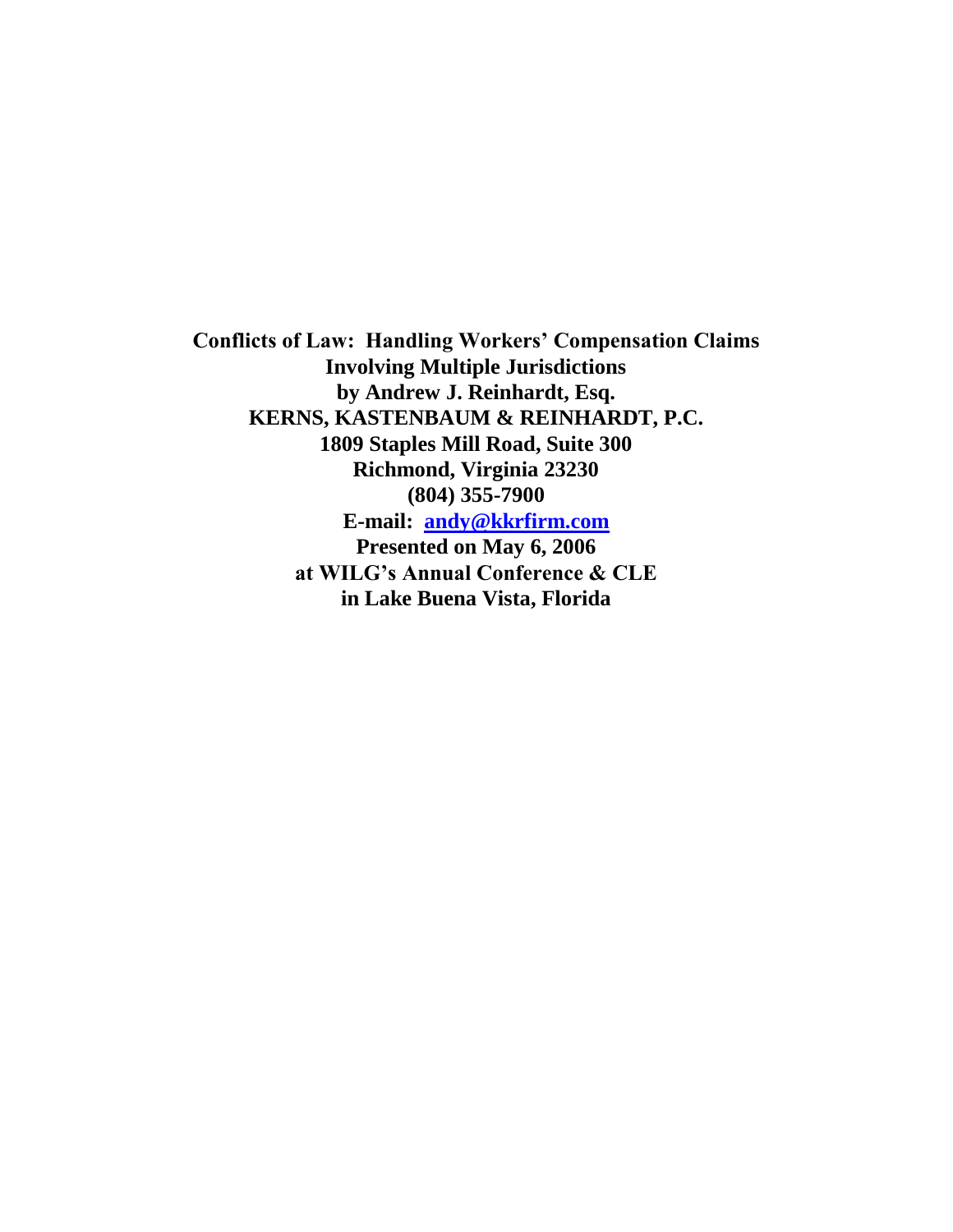# **TABLE OF CONTENTS**

## **CONFLICTS OF LAW: HANDLING WORKERS' COMPENSATION CLAIMS INVOLVING MULTIPLE JURISDICTIONS**

## A. INTRODUCTION

- **Q-1.** What are the typical requirements for any state's workers' compensation tribunal to assert jurisdiction over a particular claim?
- **Q-2.** Where more than one state may assert jurisdiction over a claim because the employer's place of business is in one state and the accident occurred in another, what limitations might be placed on the employee's ability to choose the jurisdiction in which to file?
- **Q-3.** What will be the impact on an employee's ability to pursue a workers' compensation claim in one state of his having filed for and/or been awarded compensation benefits in another state?
- **Q-4.** Is there a rule against double recovery of benefits when more than one state is available as a choice for filing a workers' compensation claim?
- **Q-5.** What limitations might be imposed regarding referral fees between workers' compensation attorneys in different states?

## B. CONCLUSION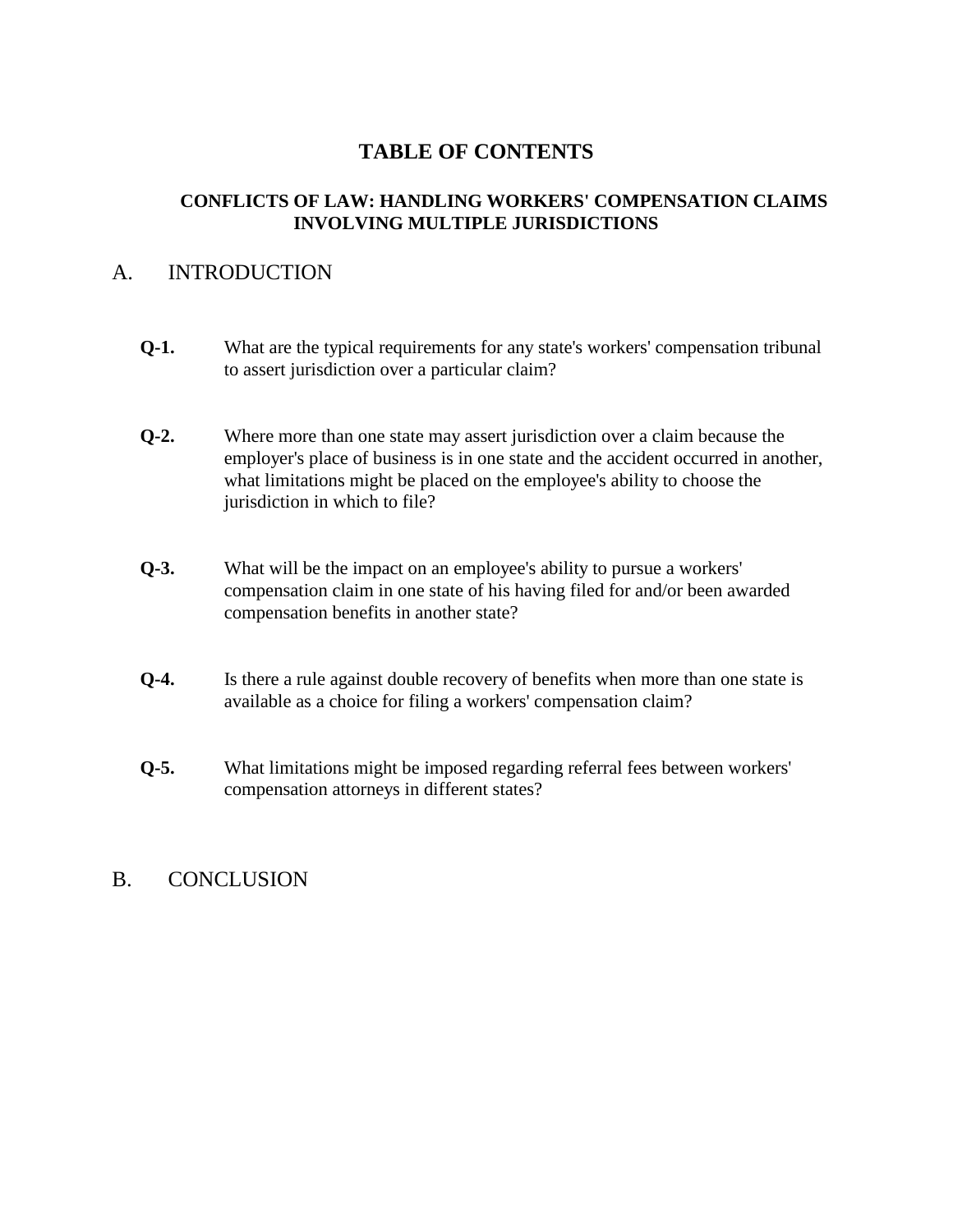## **CONFLICTS OF LAW: HANDLING WORKERS' COMPENSATION CLAIMS INVOLVING MULTIPLE JURISDICTIONS**

### **INTRODUCTION**

Most workers' compensation attorneys who represent injured employees encounter, to a greater or lesser degree, cases having multistate implications, and therefore presenting conflict-of-law questions. Typically, a client is a resident of, and was hired in, state A, but sustained his injury while working in state B. Endless factual complications can be present. Consider, for example, a case where an employee is a resident of state A, was hired in state B, by a company having its principal place of business in state C, and is injured while working in state D.

This article will consider the varying jurisdictional requirements governing choice of law, the issues to explore if the law of more than one jurisdiction may be called into play, the potential consequences that may arise from poor handling of conflict-of-law issues, and fee agreements between attorneys in different states referring and accepting referrals in workers' compensation cases. It is emphasized that an article of this nature cannot provide a definitive statement of the relevant law of all, or even most, states. Therefore, this article should be used as a guide, to be followed up by particularized research on the question at issue under the law of the relevant state or states.

### **Q-1: What are the typical requirements for any state's workers' compensation tribunal to assert jurisdiction over a particular claim?**

It is initially noted that the United States Supreme Court, in *Crider v. Zurich Ins. Co.*, 380 U.S. 39 (1965), held that the Full Faith and Credit Clause of the federal Constitution does not require that a state subordinate its workers' compensation policies to those of another state. *Crider* is frequently cited, and has been followed in such cases as *Robert M. Neff, Inc. v. Workmens Compensation Appeal Board (Burr)*, 155 Pa. Commw. 44, 624 A.2d 727 (1993). In *Neff*, it was held that a Pennsylvania employee injured in the state while working for an Ohio employer, was entitled to all Pennsylvania compensation and medical benefits to which he would otherwise be entitled, regardless of the fact that he had contractually agreed to be covered by the Ohio workers' compensation law, even if Ohio law authorized such an agreement. 624 A.2d at 732-33.

Some states do, however, as a matter of state law, decline to hear compensation cases where doing so would require enforcement of the compensation law of a state which (as do the majority of states) has an administrative (rather than judicial) enforcement scheme. For example, in *Jerry v. Young's Well Service*, 375 So. 2d 186 (La. Ct. App. 1979), it was held first that Louisiana courts had no jurisdiction to apply Louisiana compensation where the employment contract was entered into, and the accident occurred, outside the state, and then held that a Louisiana court was without jurisdiction to enforce the Arkansas compensation act, which was enforced by an administrative commission, and under which "any remedy [is] . . . inextricably bound to the administrative procedures of that commission." *Id.* at 188.

Similarly, in *Ray v. Aetna Casualty & Surety Co.*, 517 S.W.2d 194 (Tenn. 1974), it was held that, regardless of a lack of constitutional limitation on such power: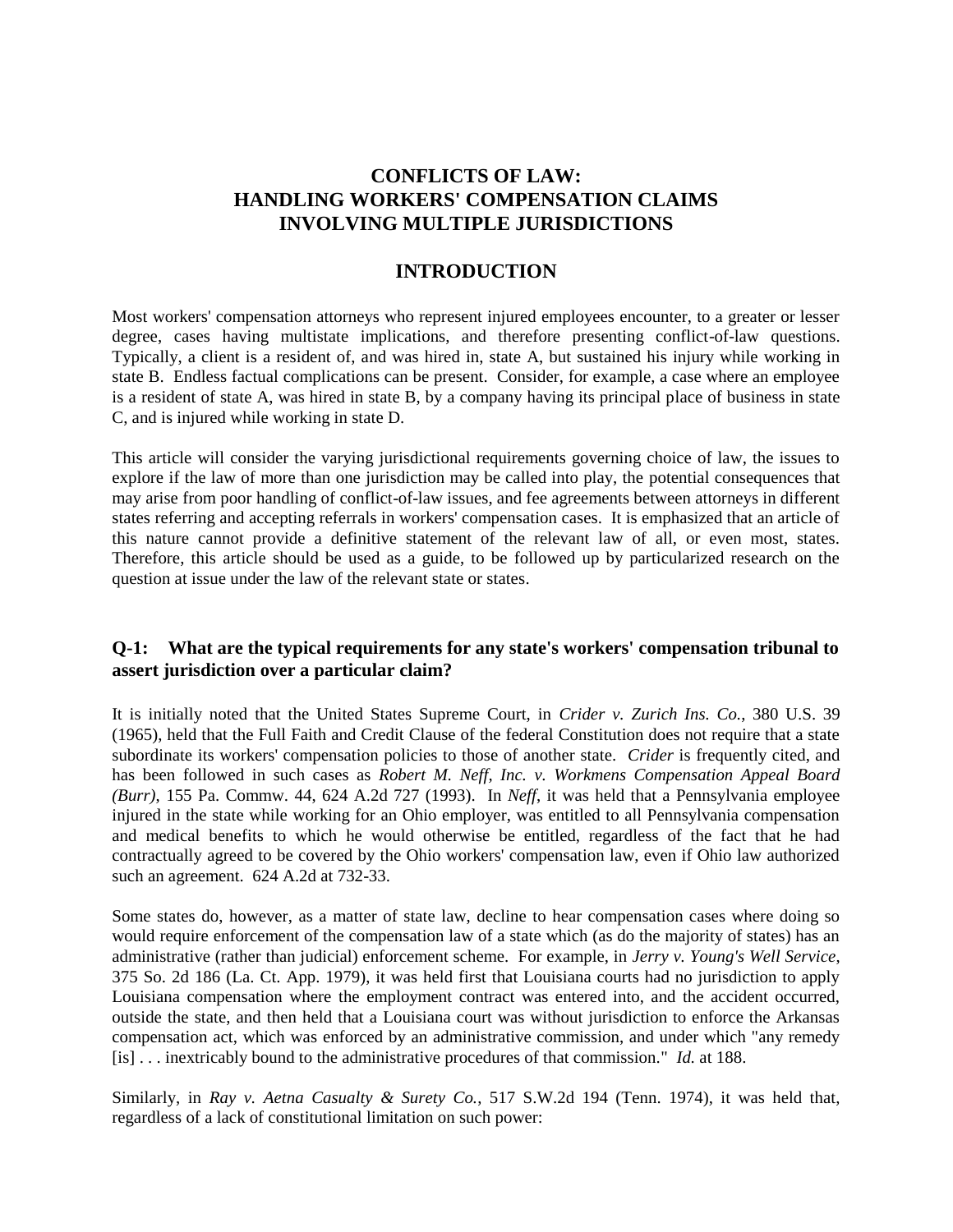1

#### **The general rule is that courts of one state will not enforce the workmen's compensation laws of another jurisdiction, where the other state has provided a special tribunal to administer claims thereunder.**

*Id.* at 197. The *Ray* court quoted the approval of that principle in the leading academic authority on workers' compensation, which presently appears at 9 Arthur Larson & Lex K. Larson, *Larson's Workers' Compensation Law* § 140.02(3), at 140-6, -7 (2000). Some jurisdictions, however, reject that principle. See, as illustrative, the Arizona statute providing:

**B. If a workman who has been hired without this state is injured while engaged in his employer's business, and is entitled to compensation for the injury under the law of the state where he was hired, he may enforce against his employer his rights in this state if they are such that they can reasonably be determined and dealt with by the commission and the courts in this state.**

Ariz. Rev. Stat. § 23-904(B).

It appears that, at present, most states will take jurisdiction of compensation claims for injury resulting from in-state accidents. Larson suggests "place of injury" as a basis for residual jurisdiction, thereby avoiding the danger of coverage by no state, explaining:

**The view that, whatever other arrangements it may make about applicability, each state should unreservedly take responsibility for injuries within its borders rests not on any survival of delictual conflicts rules but simply on statutory construction, on the unavoidable interest of the state in an injury that may affect its own citizens more than those of any other state, and on the desirability of providing a backstop liability to which claimants can turn when they find themselves on the wrong side of all other extraterritoriality rules.**

9 Larson & Larson, *supra*, § 143.03(1), at 143-16.

Attention is called to *Rutledge v. Al G. Kelly & Miller Bros. Circus*, 18 N.Y.2d 464, 223 N.E.2d 334 (1966), where the New York Court of Appeals rejected a rule previously applied in that state which denied compensation coverage of in-state injuries in some circumstances, and held:

**New York has a primary public interest in industrial accidents happening here and it may take jurisdiction when an industrial accident occurs here** *even though control of the work, payment of wages, and employment of the claimant all may have their roots elsewhere***.**

223 N.E.2d at 338 (emphasis added). The *Rutledge* court applied that rule so as to hold that the New York Board had jurisdiction over a compensation claim by an Arkansas resident employed by an Oklahoma-based traveling circus, who was injured in New York.

The following Connecticut provision is illustrative of statutory provisions excluding some nonresident employees injured in in-state accidents from compensation coverage: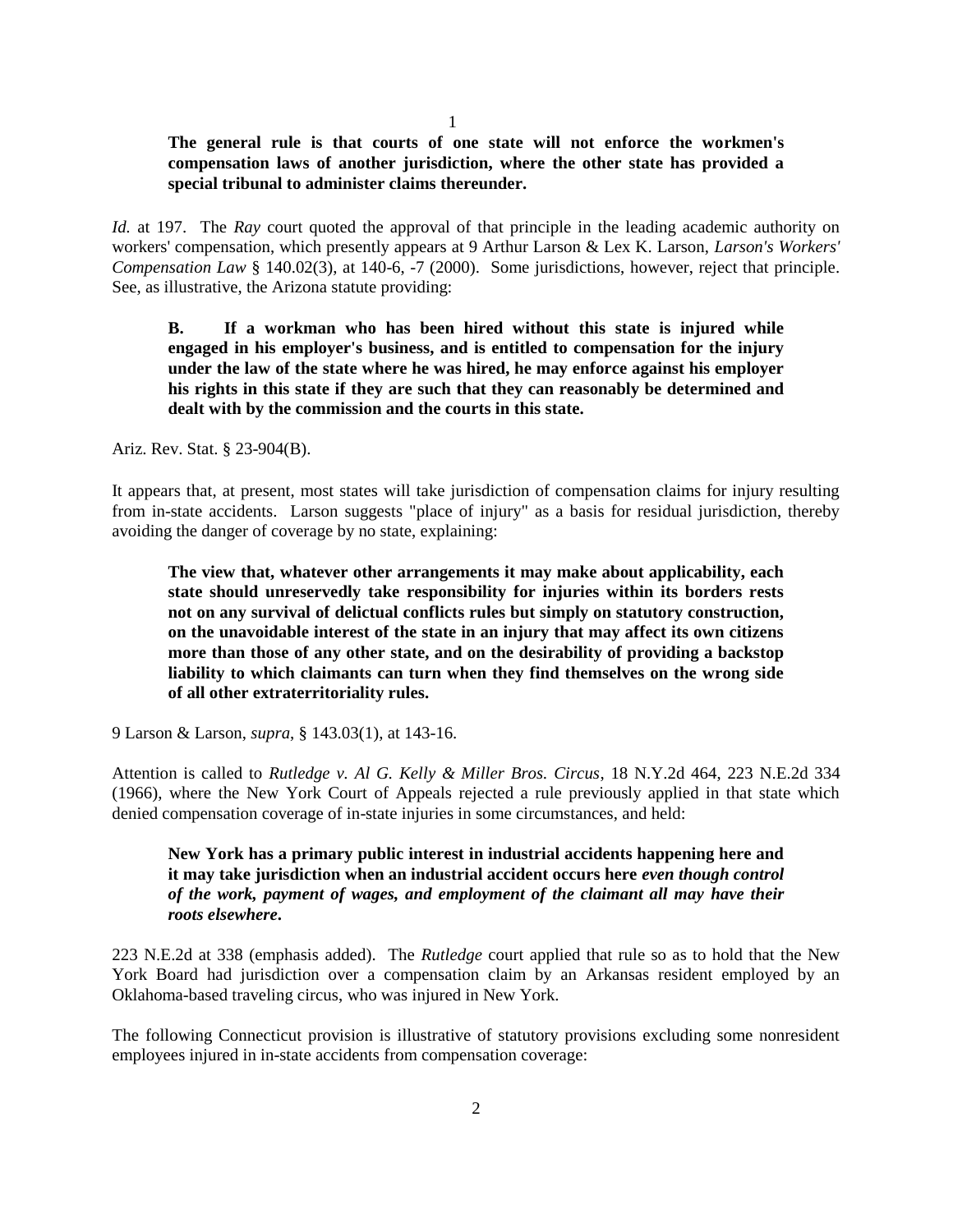- (B) **"Employee" shall not be construed to include:**
	- **. . . .**

**(vi) Any person who is not a resident of this state but is injured in this state during the course of his employment, unless such person (I) works for an employer who has a place of employment or a business facility located in this state at which such person spends at least fifty per cent of his employment time, or (II) works for an employer pursuant to an employment contract to be performed primarily in this state.**

Conn. Gen. Stat. Ann. § 31-275(9)(B)(vi). In *Kluttz v. Howard*, 228 Conn. 401, 636 A.2d 816 (1994), the court took notice of this definition while holding that a nonresident employee injured in Connecticut prior to its effective date was eligible for Connecticut compensation benefits.

Assumption of jurisdiction over out-of-state accidents is a question subject to inconsistent statutory and case law. One approach is that taken in Virginia where it is provided by statute:

**A. When an accident happens while the employee is employed elsewhere than in this Commonwealth which would entitle him or his dependents to compensation if it had happened in this Commonwealth, the employee or his dependents shall be entitled to compensation, if:**

- 1**. The contract of employment was made in this Commonwealth; and**
- **2. The employer's place of business is in this Commonwealth;**

### **provided the contract of employment was not expressly for service exclusively outside of the Commonwealth.**

Va. Code Ann. § 65.2-508A. In *Worsham v. Transpersonnel, Inc.*, 15 Va. App. 681, 426 S.E.2d 497 (1993), it was held that the statutory requirement that the employer's place of business must be in the Commonwealth is not satisfied by its merely conducting business in the state, and that the WCC had no jurisdiction where the employer was incorporated and maintained its principal place of business elsewhere and the claimant was not required to live in the state. 426 S.E.2d at 499; *see CLC Construction, Inc. v. Lopez*, 20 Va. App. 258, 456 S.E.2d 155 (1995), as an example of cases where, in contrast to *Worsham*, the place of business in the Commonwealth requirement was met. 456 S.E.2d at 158.

In *General Electric v. DeCubas*, 504 So. 2d 1276 (Fla. Dist. Ct. App. 1986), it was held that under a statute providing for payment of compensation for out-of-state injuries and deaths if, inter alia, "the employment was principally localized in this state," even if the contract of employment was made elsewhere, *id.* at 1277, an employee working about 73% of his time in Florida qualified, rejecting the argument that the question to be determined was where the *employer* was principally localized. In *Johnson v. United Airlines*, 550 So. 2d 134 (Fla. Dist. Ct. App. 1989), it was held that an airline flight attendant's employment was "principally localized" in Florida, where she was based, although the majority of her flight time was spent outside of Florida airspace. In *Ewing v. George A. Hormel & Co.*, 428 N.W.2d 674 (Iowa Ct. App. 1988), it was held that the Iowa Commission had no jurisdiction over a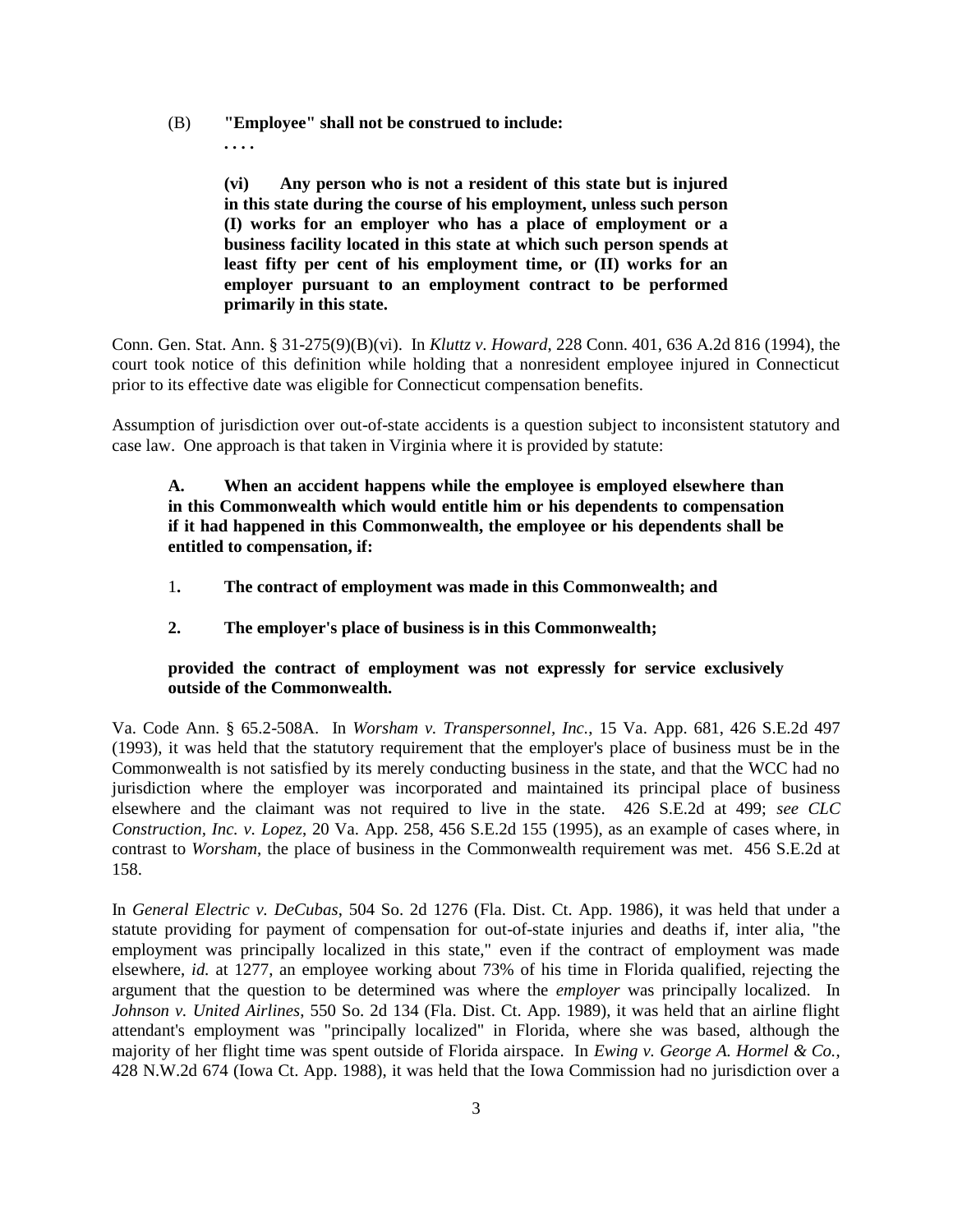claim by an employee who, although an Iowa resident, had his employment "localized" in Nebraska and was injured in that state. *Id.* at 675.

The applicable Alabama statute provides that an employee or his dependants, if otherwise entitled to compensation had the injury or death resulted from an in-state accident, are entitled to compensation for an out-of-state accidental injury, provided:

- **(1) His employment was principally localized in this state;**
- **(2) He was working under a contract of hire made in this state in employment not principally localized in any state;**
- **(3) He was working under a contract of hire made in this state in employment principally localized in another state whose workmen's compensation law was not applicable to his employer; or**
- **(4) He was working under a contract of hire made in this state for employment outside the United States.**

Ala. Code § 25-5-35(d)(1)-(4). In *Ex parte Flint Construction Co.*, 775 So. 2d 805 (Ala. 2000), it was held the trial court (in a state utilizing the judicial rather than administrative method of enforcing its compensation act), had jurisdiction of a claim for out-of-state injuries, when his employment was not localized in any particular state, but his employment was pursuant to a contract for hire entered into in Alabama. *Id.* at 808.

*Murray v. Ahlstrom Industrial Holdings, Inc.*, 131 N.C. App. 294, 506 S.E.2d 724 (1998), is illustrative of cases turning on whether the contract of employment was made in the forum state. There, the employee was injured in Mississippi after having been telephoned at his North Carolina home by his former, out-of-state employer and offered a job in Mississippi. The *Murray* court held that, under the rule that "for a contract to be made in North Carolina, the final act necessary to make it a binding contract must be done here," 506 S.E.2d at 726, the offer, and following telephone negotiation, acceptance by the claimant in North Carolina, was such final act, empowering the Commission to assume jurisdiction. In *D.L. People's Group, Inc. v. Hawley*, 804 So. 2d 561 (Fla. 1<sup>st</sup> Dist. Ct. App. 2002), it was held that Florida had jurisdiction over a claim for an employee's death in Missouri, where such employee signed the employment contract in Missouri and sent it to the employer's president, who signed and executed it in Florida. *Id.* at 563.

*Ray* should be noted as illustrating the point that if other requisite factors are not present, the mere fact that the employee is a resident of the forum state will not be sufficient to permit assumption of jurisdiction over his compensation claim. There, the Tennessee Supreme Court held that when the employee, a Tennessee resident, was injured in Missouri, and the contract of employment was entered into in that state, contacts with Tennessee were insufficient to justify application of Tennessee law. 517 S.W.2d at 197.

An interesting variation is presented by *Wartman v. Anchor Freight Co.*, 75 Ohio App. 3d 177, 598 N.E.2d 1297 (1991). The *Wartman* court applied a section of the Ohio act providing: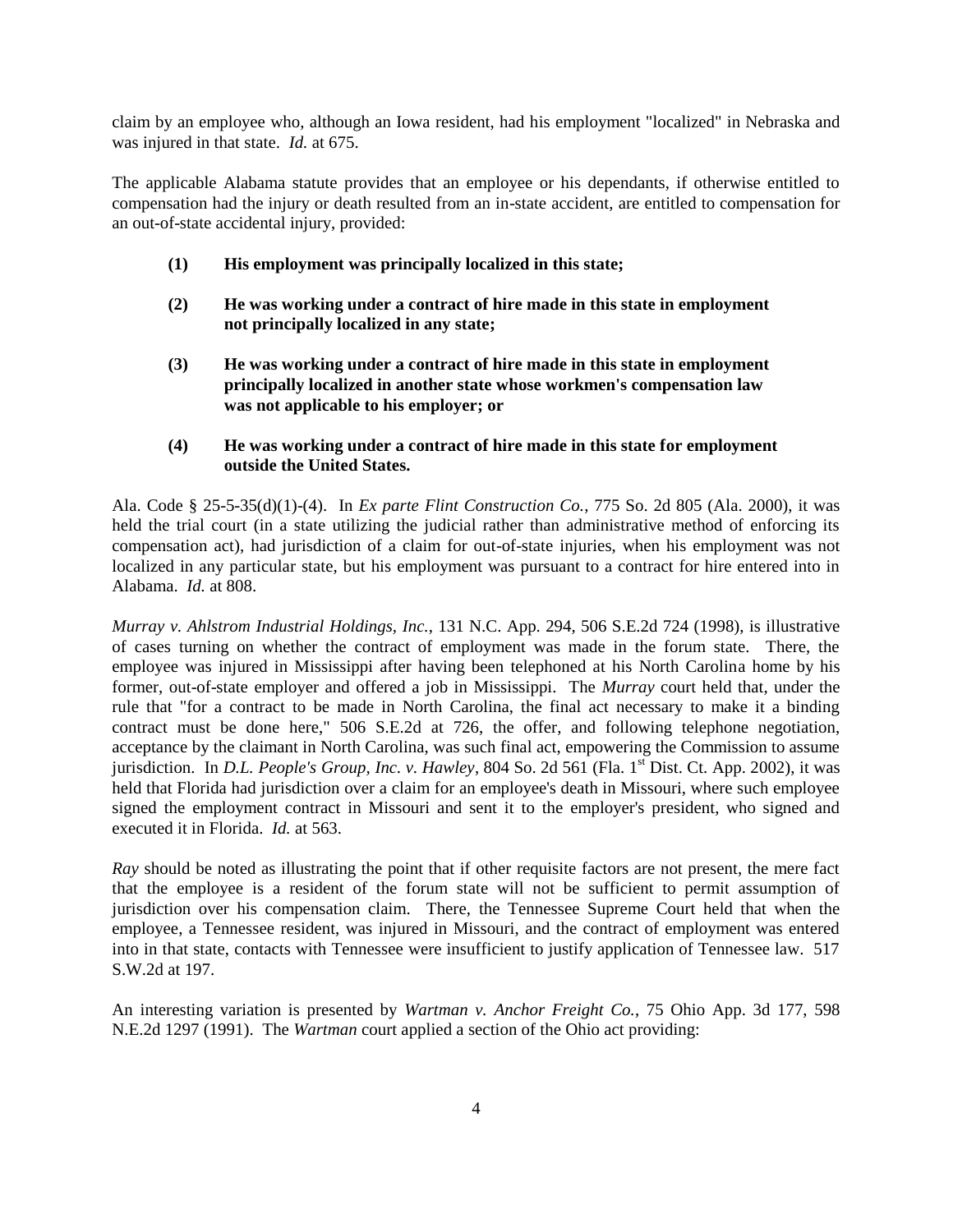**If an employee is a resident of a state other than this state and is insured under the workers' compensation law or similar laws of a state other than this state, the employee and his dependents are not entitled to receive compensation or benefits under this chapter, on account of injury, disease, or death arising out of or in the course of employment while temporarily within this state and the rights of the employee and his dependents under the laws of the other state shall be the exclusive remedy against the employer on account of the injury, disease, or death.**

598 N.E.2d at 1300 (quoting Ohio Rev. Code Ann. § 4123.54(G) (which remains in effect)) to the case of a Kentucky resident employed by a Michigan corporation who was injured while driving a truck through Ohio. The court held that the employee was not insured under the workers' compensation law of another state, because he was not covered under Michigan law (as a nonresident of Michigan injured outside Michigan), and was also not covered under Kentucky law, regardless of his residency of that state. Therefore, he was not precluded from entitlement to Ohio compensation benefits. *Id.* at 1301-02.

### **Q-2: Where more than one state may assert jurisdiction over a claim because the employer's place of business is in one state and the accident occurred in another, what limitations might be placed on the employee's ability to choose the jurisdiction in which to file?**

In general, it can be stated that, absent a specific statutory provision, there is no obstacle to prevent a compensation claimant from filing his claim in any state having jurisdiction. This point was recognized by the United States Supreme Court in *Thomas v. Washington Gas Light Co.*, 448 U.S. 261 (1960), which (while primarily dealing with another issue, as discussed herein under Q-3, *infra*), held that it was "perfectly clear" that the employee there:

**could have sought a compensation award in the first instance either in Virginia, the State in which the injury occurred,** *Carroll v. Lanza***,** *supra***;** *Pacific Employers***,** *supra***, or in the District of Columbia, where petitioner resided, his employer was principally located, and the employment relation was formed.**

*Id.* at 279 (citations omitted). The *Thomas* Court further stated, citing, e.g., *Cardillo v. Liberty Mutual Ins. Co.*, 330 U.S. 469 (1947), and *Alaska Packers Ass'n v. Industrial Accident Commission*, 294 U.S. 532 (1935):

**[A]s those cases underscore,** *compensation could have been sought under either compensation scheme* **even if one statute or the other purported to confer an exclusive remedy on petitioner. Thus, for all practical purposes, respondent and its insurer would have had to measure their potential liability exposure by the more generous of the two workmen's compensation schemes in any event.**

448 U.S. at 279-80 (emphasis added).<sup>1</sup>

 $\overline{a}$ 

<sup>1</sup>While citation is to the plurality opinion in *Thomas*, the concurring and dissenting opinions did not indicate disagreement with that opinion on the point for which it is here cited.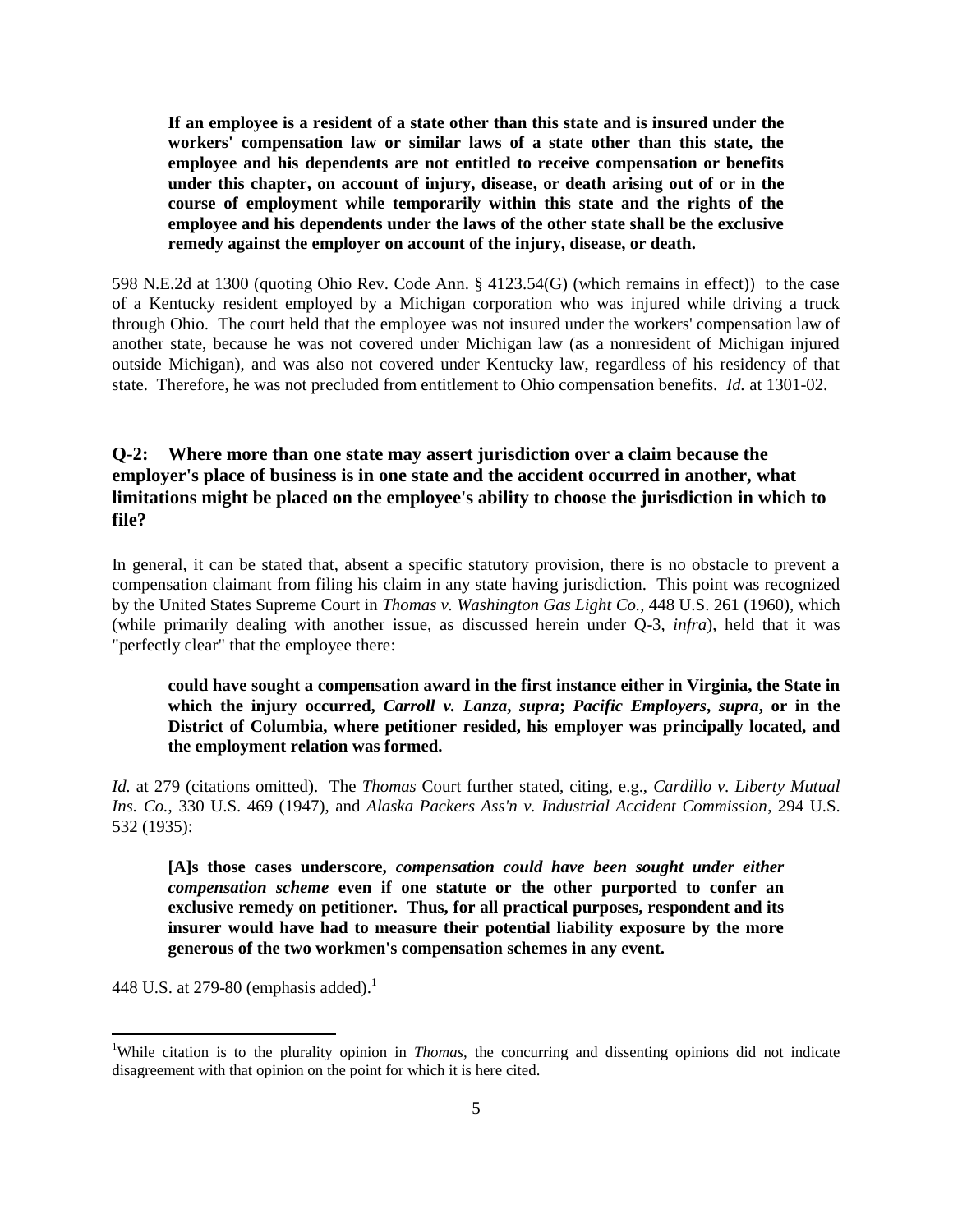In *Argonaut Ins. Co. v. Vanatta*, 539 S.W.2d 35 (Tenn. 1976), the deceased employee was a Tennessee resident, whose contract of employment was made in Alabama and who was employed there, and who died in a Tennessee accident. The court held that the claim was properly instituted in Tennessee:

### **even though upon these facts the family of the deceased might also have had a claim under the Alabama statute, had they seen fit to pursue the matter in that state.**

*Id.* at 37. In *Rutledge*, the New York Court of Appeals held that "[w]e ought not apply a rule of mutually exclusive jurisdiction . . . and deny jurisdiction here because under the same facts jurisdiction would be taken elsewhere." 223 N.E.2d at 338. In *Neff*, it was held that although the employee had a contractual right to claim benefits in Ohio, he had a right under Pennsylvania law to file for benefits there, and "requiring [him] to first submit claims to the Ohio Bureau constitutes an unreasonable burden." 624 A.2d at 733. In *Johnson*, it was held by the Florida First District Court of Appeal that the pendency of the employee's claim in Illinois did not affect her entitlement to Florida compensation benefits. 550 So. 2d at 135.

### **Q-3: What will be the impact on an employee's ability to pursue a workers' compensation claim in one state of his having filed for and/or been awarded compensation benefits in another state?**

The question of successive workers' compensation awards in different states has generated conflicting opinions, and cannot be regarded as completely settled. Consideration of the question should begin with three United States Supreme Court opinions. In *Magnolia Petroleum Co. v. Hunt*, 320 U.S. 430 (1944), it was basically held that a final compensation award is entitled to the same full faith and credit as a court judgment, and that an employee therefore could not claim compensation in a second jurisdiction after claiming and recovering compensation in a first jurisdiction. In *Industrial Commission v. McCartin*, 330 U.S. 622 (1947), *Magnolia* was modified so as to permit an employee to file a compensation claim in a second state in the absence of "some unmistakable language by a state legislature or judiciary," *id.* at 627, of the first state "cut[ting] off an employee's right to sue under other legislation passed for his benefit" in the first state. *Id.* at 628. In *Thomas*, the Court (in a plurality opinion) overruled *Magnolia*. *Id.* at 285. A majority of the *Thomas* Court held that the employee there had a right to file for an additional award in the District of Columbia after obtaining an award in Virginia, because the Virginia statute alleged to bar a successive D.C. claim "lack[ed] the 'unmistakable language' which *McCartin* requires." *Id.* at 289-90 (concurring opinion).

*Neff* is illustrative of cases following *Thomas*. 624 A.2d at 732-33. However, *Gray v. Holloway Construction Co.*, 834 S.W.2d 277 (Tenn. 1992), should be noted as illustrating the continuing, albeit minority, viability of *Magnolia*. In *Gray*, the court held that, under Tennessee law:

**an employee injured on the job in another state, who files a workers' compensation claim in that jurisdiction and obtains either an award . . . or a court-approved settlement of the claim . . . or who actively pursues a claim in a venue that has jurisdiction, is barred from filing a subsequent claim in Tennessee.**

*Id.* at 279 (citations omitted). The court further stated:

**Although the basis for this rule is frequently expressed in the Tennessee cases in terms of an "election of remedies" on the part of the plaintiff-employee, it is also**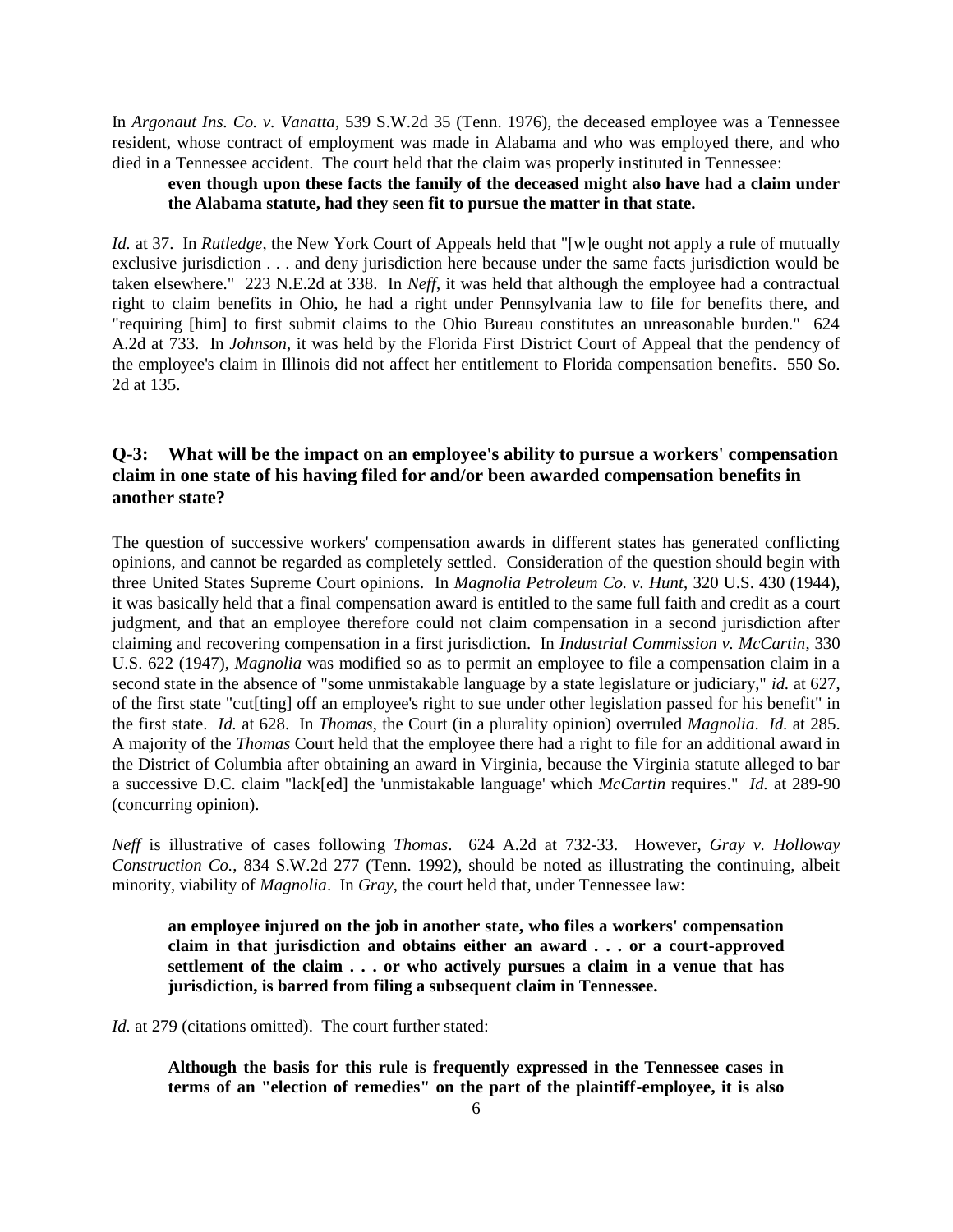**evident that an out-of-state judgment would be entitled to full faith and credit in the courts of Tennessee, and that a further recovery for the same injury under the Tennessee workers' compensation statute would be barred by the federal constitution.** *Magnolia Petroleum Co. v. Hunt***, 320 U.S. 430, 64 S. Ct. 208, 88 L. Ed. 149 (1943).**

*Id.*

In *Perkins v. Beak, Inc.*, 802 S.W.2d 215 (Tenn. 1991), a case cited in *Gray*, it was held that the employee's execution of an agreement for compensation providing that "benefits would continue until terminated in accordance with the workmen's compensation law of Virginia," *id.* at 216, constituted a binding election precluding him from obtaining Tennessee compensation benefits. The *Perkins* court held that:

**[t]he circumstances of each case must be considered in determining** *whether the employee has made a binding election***. The mere acceptance of benefits from another state does not constitute an election, but affirmative action to obtain or knowing and voluntary acceptance of benefits from another state will be sufficient to establish a binding election.**

*Id.* at 217. The *Gray* court approved *Perkins* and held that the employee in its case did not make a binding election to receive Texas compensation benefits by, inter alia, accepting Texas temporary disability benefits paid voluntarily by an insurer. The *Gray* court concluded:

**The palpable if unspoken principle underlying our decision in** *Perkins* **was a perceived need to guard against unfair manipulation of the Tennessee legal system and a possible double recovery by an injured worker who has already secured an adequate compensation award in another jurisdiction. That concern remains a valid one. Nevertheless, to invoke the rule applied in** *Perkins* **to Walter Gray's case would produce just the opposite result—instead of a double recovery, there would be no recovery at all. Clearly, that result would constitute a perversion of the otherwise sound policy developed in the line of cases culminating in** *Perkins.*

834 S.W.2d at 282.

The approach taken by Florida on the successive award issue can be contracted with the above-discussed Tennessee approach. It is provided in the Florida act:

**(d) If an accident happens while the employee is employed elsewhere than in this state, which would entitle the employee or his or her dependents to compensation if it had happened in this state, the employee or his or her dependents are entitled to compensation if the contract of employment was made in this state, or the employment was principally localized in this state. However, if an employee receives compensation or damages under the laws of any other state, the total compensation for the injury may not be greater than is provided in this chapter.**

Fla. Stat. Ann. § 440.09(1)(d). In *de Cancino v. Eastern Air Lines*, 239 So. 2d 15 (Fla. 1970), *appeal after remand*, 283 So. 2d 97 (Fla. 1973), where the employee filed a compensation claim in Florida while her claim in New York was pending, the court held: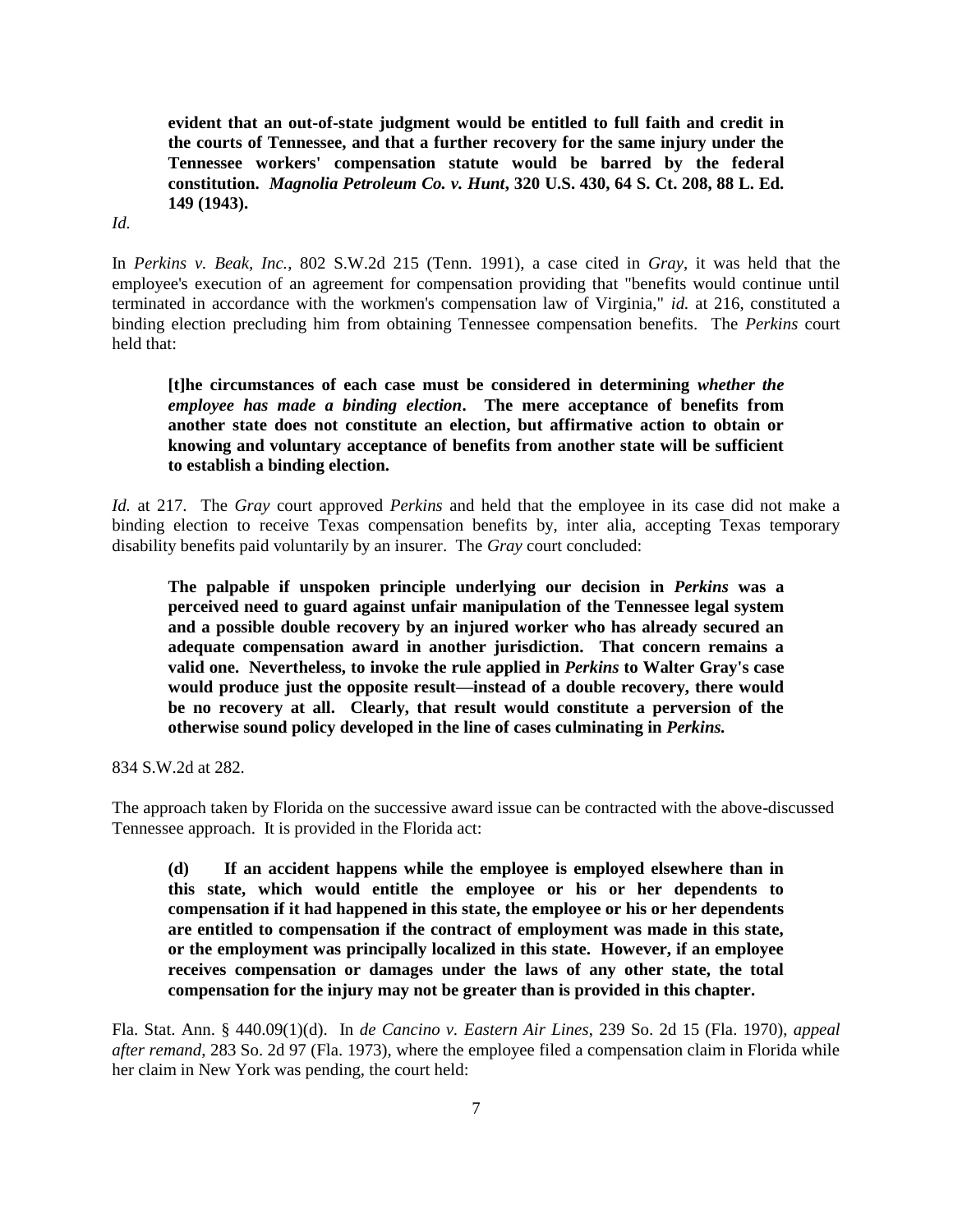**The only pertinence which compensation proceedings in another state may have is concerned with offsetting the amount of benefits received so that total benefits do not exceed what might have been awarded in a Florida forum. So long as this limitation on recovery is observed, it is of no importance what the stage of proceedings may be in another state.**

239 So. 2d at 15.

In *Lee v. District of Columbia Department of Employment Services*, 509 A.2d 100 (D.C. 1986), it was held that under a section then providing that "[n]o employee shall receive compensation under this chapter and at the same time receive compensation under the workers' compensation law of any other state for the same injury or death," *id.* at  $103$ , $^{2}$  precluded the employee's receipt of D.C. compensation benefits for the period for which he had already received Maryland benefits. The *Lee* court held that the administrative rejection of proposed construction of the language as barring only complete double recovery was reasonable. *Id.* at 104-05.

It is worth noting that *Larson* takes a position upholding the public policy desirability of successive awards, arguing:

**On the policy question whether the availability of the supplementary-award procedure is a desirable thing there is some difference of opinion. Against it is the argument that it may subject the employer and carrier to repeated claims in different jurisdictions, protracting litigation and making it impossible for the employer and carrier to know with assurance when a claim has been fully satisfied. On the other side it is urged that employees typically are at a disadvantage in learning of their potential rights under various statutes of other states, especially since complex conflict-of-laws issues may sometimes be involved; hence they may quite forgivably make an unfortunate choice at the time of filing the first claim.**

**. . . .**

 $\overline{a}$ 

**In any case, the worst that can happen to the defendants, apart from the inconvenience mentioned above,** *is that they will have to pay no more than the highest compensation allowed by any single state having an applicable statute—which is the same amount that would always be payable if the claimant made the best-informed choice the first time***.**

9 Larson & Larson, *supra*, § 141.06, at 141-10, -11 (2003) (emphasis added).

<sup>&</sup>lt;sup>2</sup>The present equivalent section provides:

<sup>(</sup>a-1) No employee shall receive compensation under this chapter and *at any time* receive compensation under the workers' compensation law of any other state for the same injury or death.

D.C. Code Ann. § 32-1503(d)(2)(a-1) (emphasis added).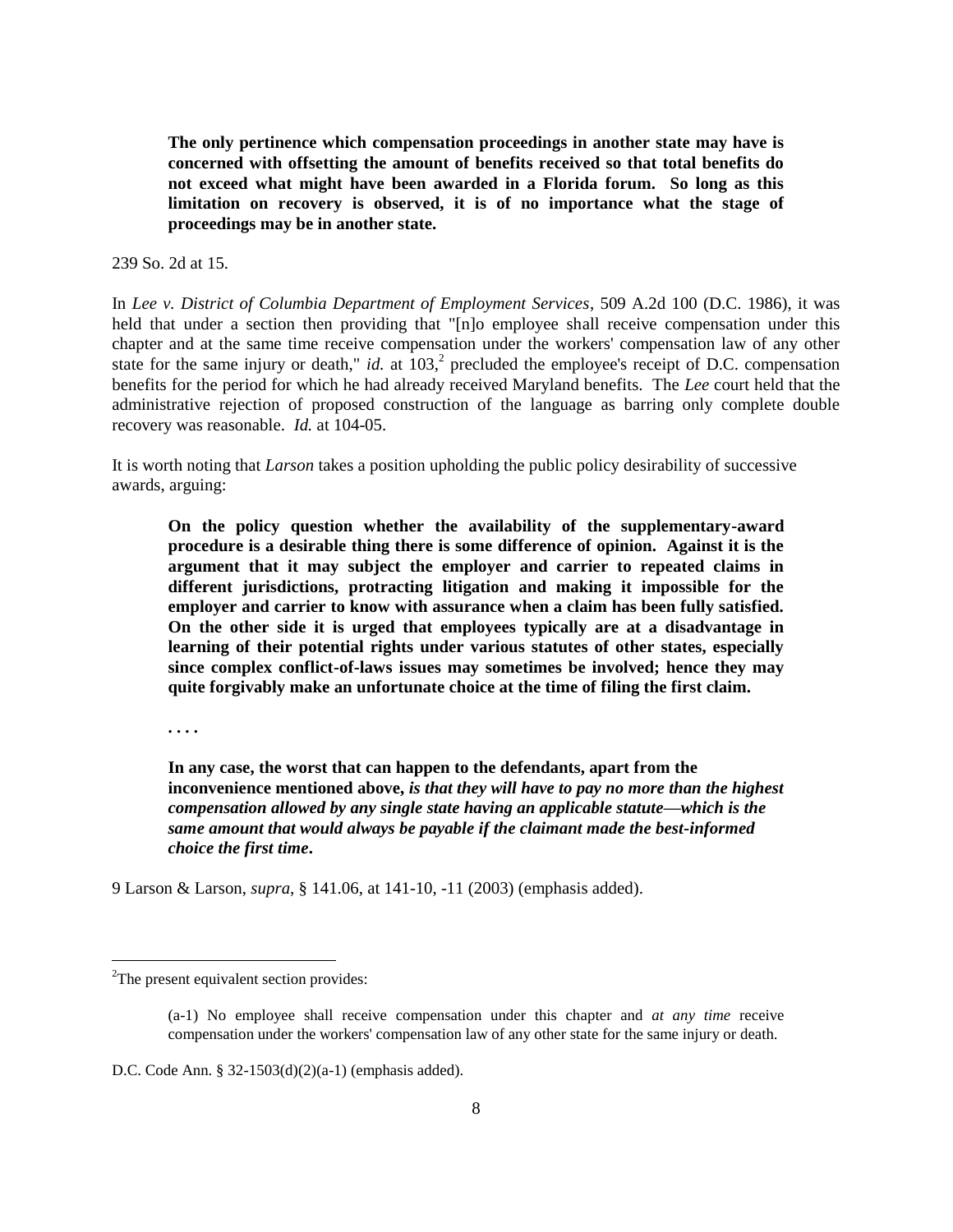### **Q-4: Is there a rule against double recovery of benefits when more than one state is available as a choice for filing a workers' compensation claim?**

As stated by Larson, "a complete double recovery under the acts of two states" is an "impossible" result "except in a few rare fact combinations." *Id.* § 141.07 at 141-11 (2003). See, for example, as cases applying the general rule, *McGehee Hatchery Co. v. Gunter*, 234 Ark. 113, 350 S.W.2d 608, 610 (1961); *Johnson*, 550 So. 2d at 135; and *Brooks v. Eastern Airlines, Inc.*, 634 So. 2d 809 (Fla. Dist. Ct. App. 1994). It was held in *Brooks* that the Florida statutory preclusion of award of total compensation benefits in two or more states greater than provided by Florida law applied not only to payments made in multiple states for coinciding periods of disability, but also to payments made "during an altogether separate interval of disability." 634 So. 2d at 811.

Focus, therefore, should be on the cases involving the "rare" exceptions to the general rule precluding double recovery. One such case is *Uninsured Employer's Fund v. Wilson*, 46 Va. App. 500, 619 S.E.2d 476 (2005). There, the employee was a Michigan resident, hired by his Michigan-based employer for a job in Virginia. He filed a claim with the Virginia WCC, which awarded the requested benefits. He also entered into a settlement with the employer in Michigan for payment of the Virginia award, plus \$75,000 and payment of all outstanding medical benefits, which settlement was approved in Michigan. The UEF (standing in the shoes of the employer) argued, inter alia, that it was entitled to a \$75,000 credit against the employee's medical claims, claiming that the employee would otherwise be getting a "double recovery." 619 S.E.2d at 479. The court rejected that argument, holding that under the applicable statute settlement payments not approved by the Virginia WCC could only "be deducted from the amount to be paid as *compensation*" to the employee under Virginia law, *id.* at 478 (court's emphasis), and that the Michigan settlement payments did not qualify. The court concluded:

### **Voluntary payments made to a claimant pursuant to an unapproved out-of-state settlement may not be credited under Code § 65.2-520 against an employer's liability to provide medical benefits.**

*Id.* at 480. With respect to the "double recovery" argument, the *Wilson* court held that:

### **[w]hen a correct reading of the workers' compensation statute nonetheless results in the potential for "undeserved benefits," the decision to rebalance the ledger lies solely "within the province of the legislature, not the judiciary."**

*Id.* at 479 (quoting *Newport News Shipbuilding & Dry Dock Co. v. Holmes*, 37 Va. App. 188, 555 S.E.2d 419, 422 (2001)).

*Ryder Truck Lines, Inc. v. Kennedy*, 296 Md. 528, 463 A.2d 850 (1983), is an additional case where statutory language, there ambiguous statutory language, was construed as requiring that there be what might be regarded as a "double recovery." There, the employee, a truck driver, was a resident of Maryland, where, although married to a woman (Domenica) who lived in Florida with their minor child, he lived with his girlfriend (Donna), their minor child, and a minor child from the girlfriend's former marriage. The employee's fatal accident occurred in Virginia. Donna filed compensation claims in Maryland. Domenica filed claims in Virginia and was awarded survivors benefits there for herself and her child. Domenica then filed a total dependency claim in Maryland, and the employer, inter alia, sought credit for the Virginia award. The *Ryder* court, following discussion of the relevant statutes in both states, held that the Maryland statutory language: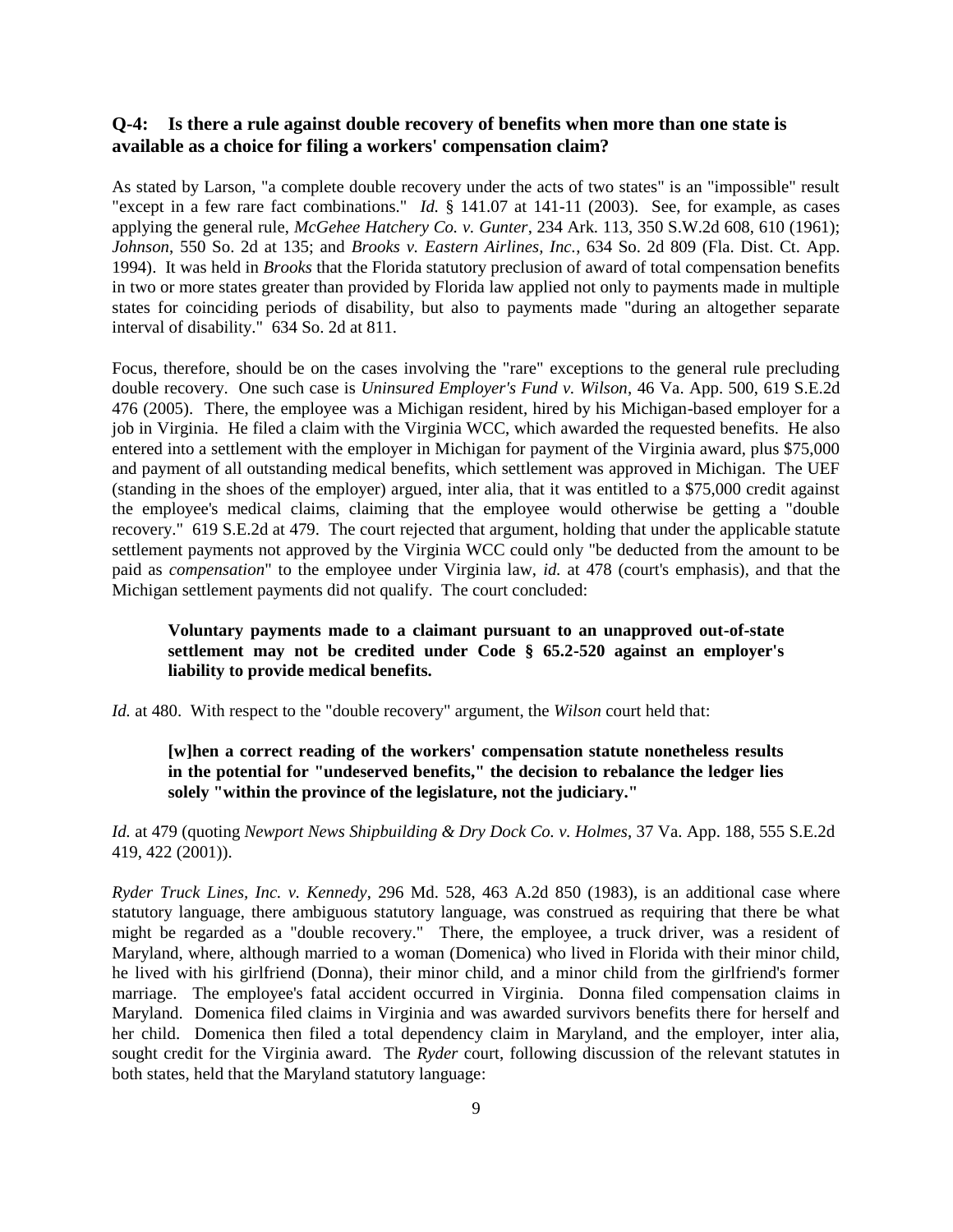**[i]f an employee or the dependents of an employee shall receive compensation or damages under the laws of any other state, nothing herein contained shall be construed so as to permit a total compensation for the same injury greater than is provided for in this article[,]**

463 A.2d at 855, was

**ambiguous because it does not clearly indicate whether the dependent receiving an award in a foreign state must be the same dependent in this State or may be a different and unrelated dependent before the operation of the statute is triggered.**

*Id.* at 855-56. The court held that the employer could not receive credit in Maryland for the Virginia award to Domenica against the Maryland benefits due Donna and her children:

### **To hold that Domenica and Teresa Grass' receipt of compensation under the laws of Virginia could bar Donna and her children from recovering in Maryland would in effect make the laws of Virginia supreme and binding in this State. They are not the same dependents and § 21(c)(4) does not apply.**

*Id.* at 857. The court held, however, that the Commission properly denied a partial dependency award in Maryland to Dominica and her daughter "when they had received an award of total compensation in Virginia." *Id.*

### **Q-5: What limitations might be imposed regarding referral fees between workers' compensation attorneys in different states?**

Evaluation of this issue will in larger part require consideration of the rules governing referrals by and fee-sharing between attorneys generally, beyond both the workers' compensation and interstate contexts. Prior to discussion of these rules and related authorities, however, it is important that both referring and receiving attorneys keep in mind that fees in workers' compensation cases are heavily regulated. See, as illustrative, the section of the Virginia act providing, in relevant part:

**A. Fees of attorneys . . . whether employed by employer, employee or insurance carrier under this title, shall be subject to the approval and award of the Commission. . . . [T]he Commission shall have exclusive jurisdiction over all disputes concerning such fees or charges and may order the repayment of the amount of any fee which has already been paid that it determines to be excessive[.]**

Va. Code Ann. § 65.2-714A. See generally, the application of this statutory provision in *Roman v. Ondeo Degremont, Inc.*, No. 1690-05-2, 2006 WL 768667 \*\*3, 4 (Va. Ct. App. 2006).

Referrals of workers' compensation claims are subject to the ethical rules pertaining to fees to the same extent as attorneys practicing in other areas of law. The pertinent Model Rule provides:

(e) A division of a fee between lawyers who are not in the same firm may be made only if: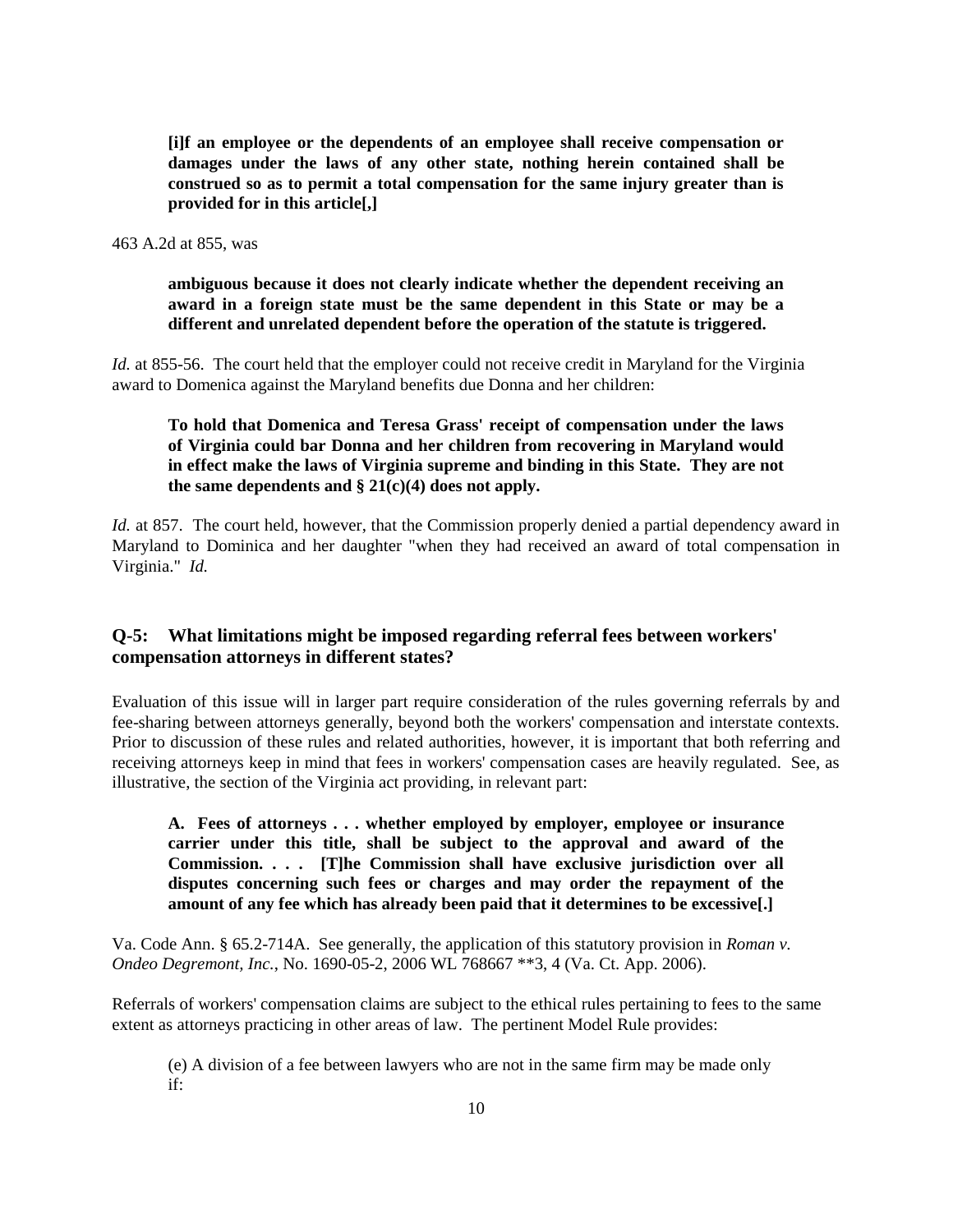**(1) the division is in proportion to the services performed by each lawyer or each lawyer assumes joint responsibility for the representation;**

 **(2) the client agrees to the arrangement, including the share each lawyer will receive, and the agreement is confirmed in writing; and** 

 **(3) the total fee is reasonable.**

ABA Model Rules of Professional Conduct, Rule 1.5(e).

It is important to note that some states take a less restrictive position toward fee-splitting. For example, the Virginia version of Rule 1.5 provides:

(e) A division of a fee between lawyers who are not in the same firm may be made only if:

#### **(1) the client is advised of and consents to the participation of all the lawyers involved;**

- **(2) the total fee is reasonable; and**
- **(3) the division of fees and the client's consent is obtained in advance of the rendering of legal services, preferably in writing.**

Va. R. Prof. Cond. 1.5(e). The Committee Commentary to this Rule explains:

**Paragraph (e) eliminates the requirement in the Virginia Code that each lawyer involved in a fee-splitting arrangement assume full responsibility to the client, regardless of the degree of the lawyer's continuing participation. The requirement in the Virginia Code was deleted to encourage referrals under appropriate circumstances by not requiring the lawyer making the referral to automatically assume ethical responsibility for all of the activities of the other lawyers involved in the arrangement. However, such an arrangement is acceptable only if the client consents after full disclosure, which must include a delineation of each lawyer's responsibilities to the client.**

*Id.* (Committee Commentary).

*Halberg v. W.M. Chanfrau, P.A.*, 613 So. 2d 600 (Fla. Dist. Ct. App. 1993), should be noted as applying the Model Rule in a suit to recover fees brought by a referring attorney against the receiving attorneys. The *Halberg* court held that the referral there complied with the assumption of joint legal responsibility requirement, even though such requirement was not explicitly stated in the agreement, and "it would be preferable for a written referral agreement to expressly track the language" of the Rule. *Id.* at 602. In reaching that conclusion, and therefore holding that the referring attorney was entitled to recovery of fees under the referral agreement, the *Halberg* court noted: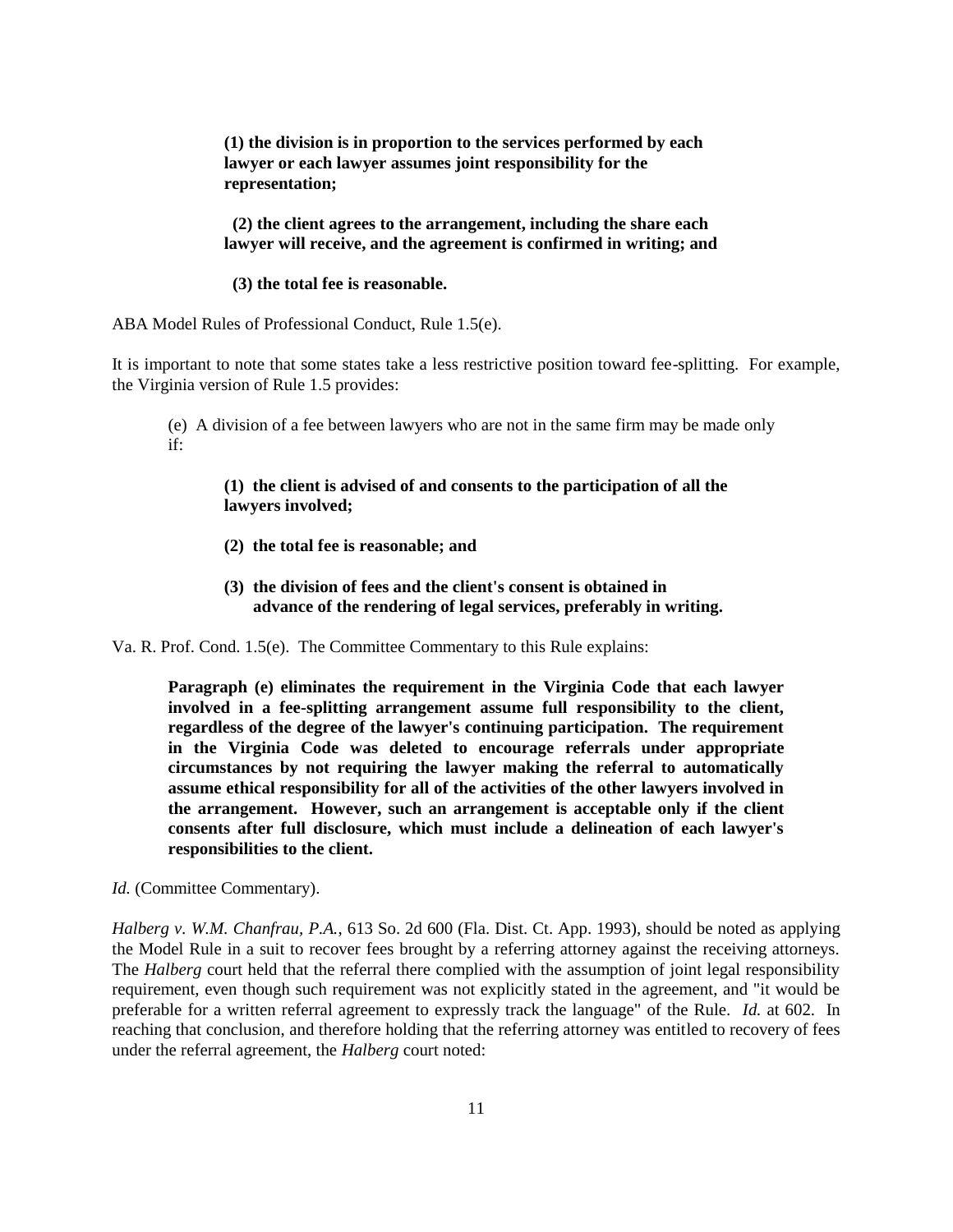#### **If the client had sued the referring lawyer for legal malpractice we believe the referral agreement would be sufficient to make a prima facie showing that the referring lawyer had undertaken to represent the client.**

*Id.* at 602 n.1.

The case of *Booher v. Frue*, 86 N.C. App. 390, 358 S.E.2d 127 (1987), *aff'd without opinion*, 321 N.C. 590, 364 S.E.2d 141 (1988), illustrates the consequences of an attorney's failure to disclose to his client a fee-sharing agreement with another attorney. There, a North Carolina attorney referred a wrongful death case to a Texas attorney and secretly negotiated a referral fee. The *Booher* court (with dissent) held that the client had stated a good cause of action against the referring attorney for constructive fraud, unjust enrichment, and constructive trust. 358 S.E.2d at 128-30.

In *Tormo v. Yormark*, 398 F. Supp. 1159 (D.N.J. 1975) (applying New Jersey law), a New York attorney (Devlin), referred his clients' personal injury case to a New Jersey attorney (Yormark) who, unknown to the former, was under criminal indictment, and who subsequently embezzled the clients' funds. The court held that the referring attorney "was under a duty to exercise care in retaining Yormark to ensure that he was competent and trustworthy," *id.* at 1170, but that such duty had limits, particularly in the case of an interstate referral. The court explained:

**But in setting a standard of conduct required to fulfill that obligation, a distinction must be drawn between Devlin and an allegedly negligent New Jersey lawyer. Although expressing no opinion as to the latter, the** *Court believes it would be unfair to require a New York practitioner referring a case to New Jersey counsel to know facts concerning him which are notorious only within New Jersey***. Yormark's indictment was reported by the New Jersey press, but there is no evidence that it was given wider coverage. Devlin ought not be deemed negligent for failing to discover that fact absent proof of the latter sort. A contrary conclusion would subject out-of-state lawyers to possible liability for negligence for failure to consult not only a New Jersey lawyer's personal references and the legal ethics committee in the county in which he practices, but also the offices of local prosecutors. Yet a reference may be unaware of an attorney's criminal misadventure, and proceedings before the State's committees on ethics are required to be kept confidential.**

*Id.* at 1170-71 (emphasis added). The *Tormo* court also held, however, the referring attorney was not entitled to summary judgment in view of evidence that he may have known, or should have known, that Yormark was guilty of soliciting legal employment from laymen, holding:

**An attorney who knowingly entrusted his client's business to a lawyer who he had reason to believe was guilty of that offense would be clearly negligent either in making the referral at all, or in doing so without advising his client of his suspicions.**

*Id.* at 1171. *Tormo* illustrates the need for due diligence on the part of the referring attorney.